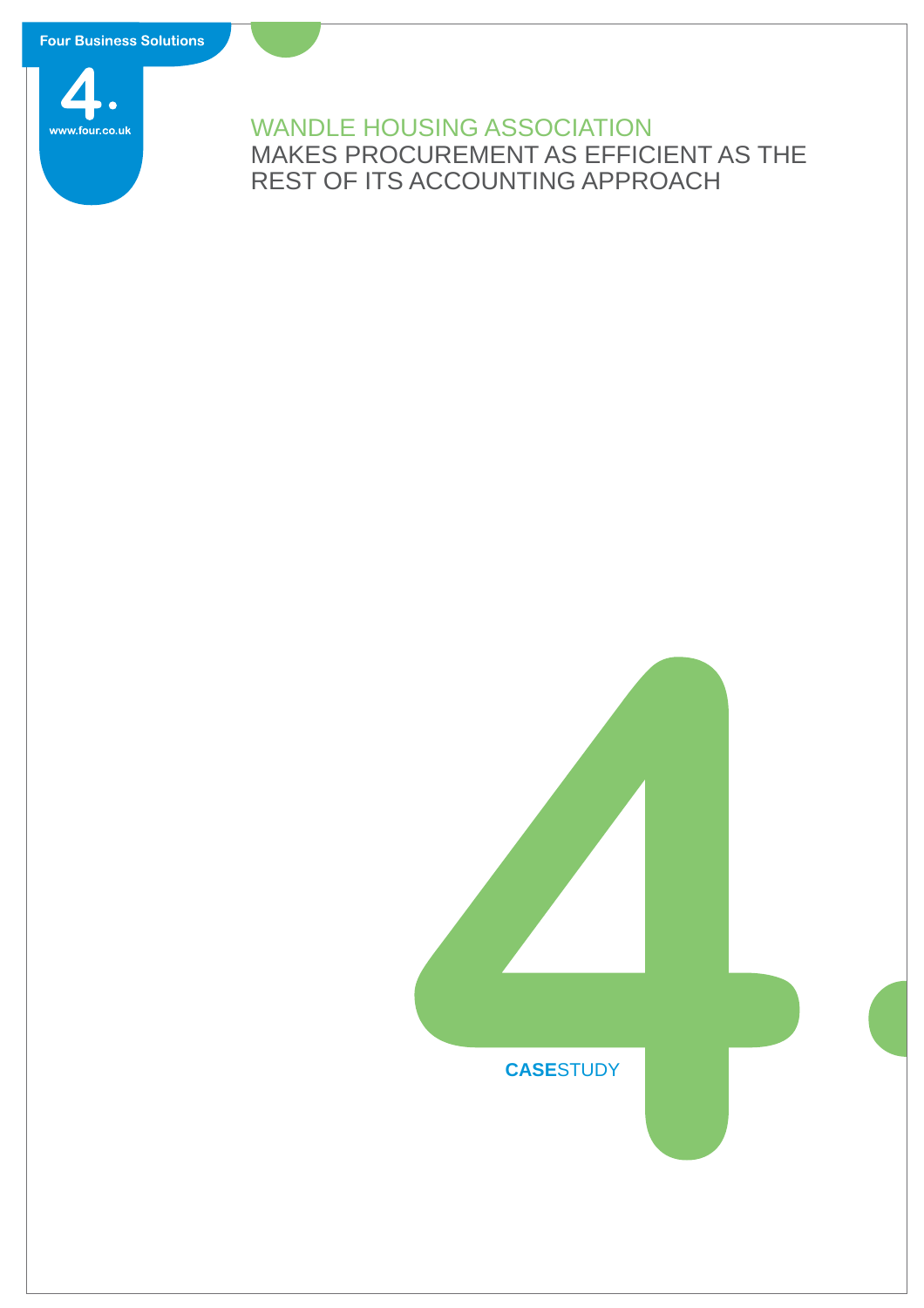# **4. CASESTUDY**



### **Through the use of iPOS from Four, staff productivity in relation to requisitioning, ordering and budget management has been radically improved for this busy London housing association.**

Wandle Housing Association owns and manages over 5,600 properties in 11 London boroughs including Bromley, Croydon, Lewisham and Wandsworth. It is responsible for the provision of a number of bed spaces for supported housing needs, as well the management of over 400 privately leased properties. Wandle has a track record of nearly four decades of proven experience in housing provision, its management and IT teams are based in three South London sites.

Like all such organisations, Wandle takes pride in its careful budget management, crucial for a cost-conscious culture. However, its performance was being hampered by an older and increasingly inflexible purchasing system.

We manage a large number of transactions," says Wandle's IT Manager, Gordon Taylor. But whilst the association ran its accounting process very efficiently, with built-in error handling and consistency measures, the availability of details on the organisation's actual spending position could sometimes lag behind.

This was mainly because the team was not always able to log data on purchases that had yet to be invoiced, perhaps, for example, for items such as staff training. This could sometimes lead to the raising of purchase orders after an invoice arrived, a situation which is never ideal. Taylor believed that if he could better integrate purchasing with the existing back-end

accounting platform, it would be much easier for staff to track expenditure as it was incurred, and, at the same time, help senior staff to better manage their budgets.

The way our finance system works is that if someone raises an invoice or an order then you are looking at something like 150,000 different items that they can choose from," says Taylor. "We like to break things down into detail in order to be able to order most efficiently from our suppliers. People go out on-site, manage contracts across multiple properties for things like security, lighting, gardening etc. and also handle issues with tenants like rent refunds and compensation claims." However, Taylor believed that the old system did not make it easy enough to be able to select items at a suitable level of granularity for the system to be easily and effectively used.

### **Making effi cient operations even more so**

Wandle made the decision to find a technology solution that was able to work with its own organisational procedures and procedures without introducing significant disruption to the back-end accounting platform, which is SunSystemsbased.There was also a very tight timeframe for the go-live date - April, the beginning of the financial year. Bearing all of this in mind, the association decided to go with the iPOS suite provided by integrators, Four, and this is a decision that seems to have already benefited the organisation.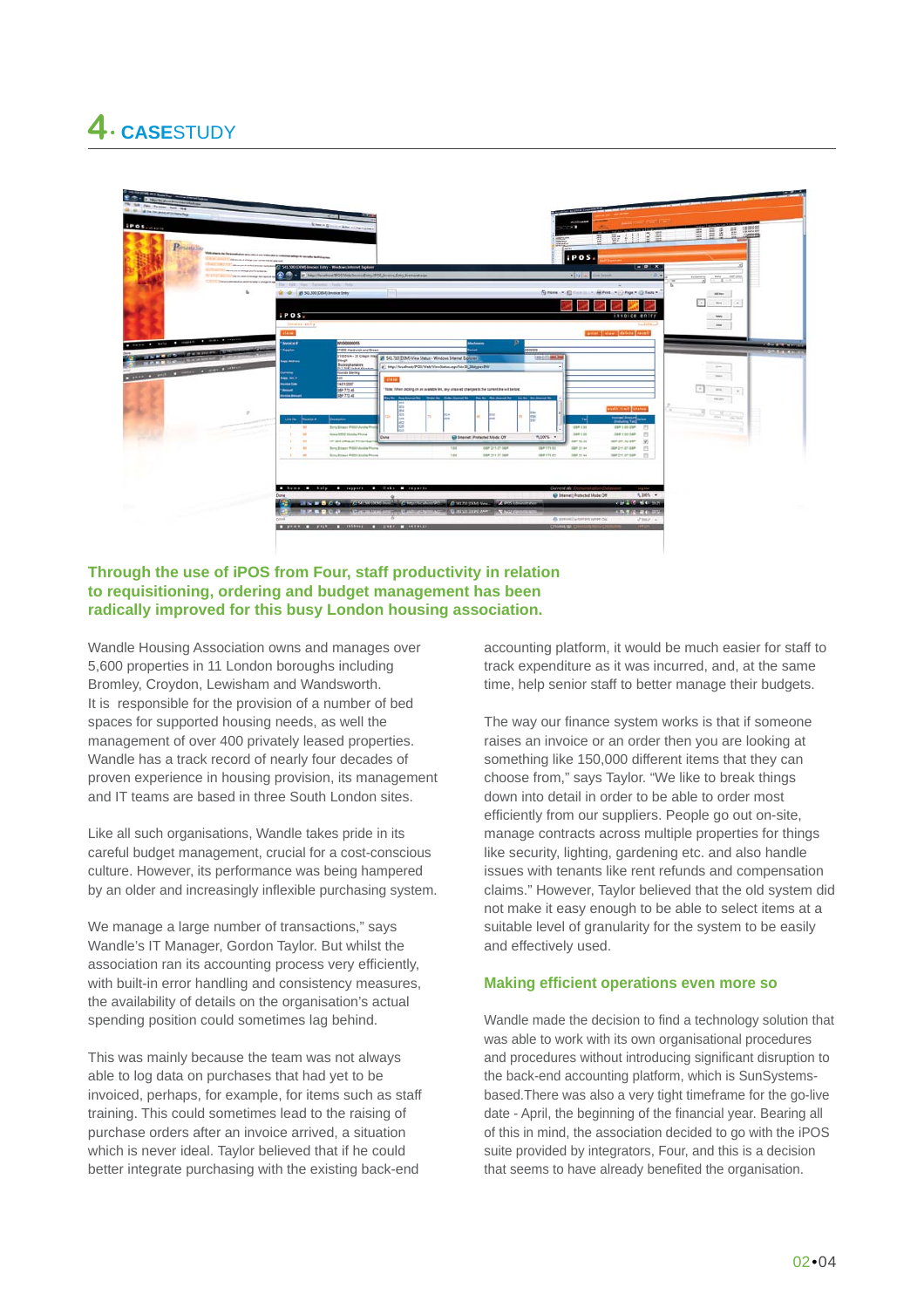Performance, for example, has had to be second to none – and, of course, it has been, with Taylor describing the system's performance as exemplary since its commencement in April 2007. Taylor describes one of the benefits of the iPOS system as its ability to work quickly through the large database of purchase order items in order to find the desired element. However, speed was just one of the requirements. The new system was also tasked with a brief to be as user-friendly as possible, thus differentiating itself from the older, unloved system - another objective that Four has met with relish.



"One of the benefits of iPOS over the previous system is the ability to create a template for ordering key items, and for that template to be used again and again to raise invoices for the same amount on a regular basis. We had a real struggle with the old system because people had to re-key information, so there is an awful lot of time saved from a user's point of view once they are able to raise an order for the same thing, over again, whenever needed," Taylor says.

Another attraction of the iPOS approach was the ease of integration with the association's existing accounting package. Taylor explains: "Our accounting system is reasonably complex and the older system wasn't flexible enough to take into account the way that we work here." The implementation of integration has been necessary not just with Wandle's accounts system, but also the housing management system which handles requests such as those for repairs, maintenance, contracts and so on, all of which are raised by finance.

The introduction of iPOS is also helping management to gain more visibility of the current financial state of the business. Taylor adds: "iPOS lets you see in real time what your budgets are doing and this is something that the old system just couldn't. From a manager's point of view, I can see whether we can afford a suggested new item.

For the next financial year everything in the budgets will be placed within iPOS so we'll know exactly how much money we've got to spend – and how much we've spent already."

The system is being used by a wide variety of staff across the organisation, and it is proving popular. As Taylor comments: "The system is so flexible, speedy and reliable that people know that when they are going to raise an order they are going to be able to do so quite quickly."

Taylor and his team also appreciate that, through the use of iPOS, navigation time is cut down significantly. "In the last system it was very difficult to move around the different processes in purchasing," he says. "Now, for instance, if something is requisitioned you can send it back to the requisitioner and say, 'I'm not going to approve this', for whatever reason. You couldn't do that in the last system; all that could be done was a flat cancellation and an email conversation would have to follow. You had to step outside the system, basically. But now, once the requisition is raised within iPOS, you can really see what it is and how it is structured - so if there is a need, it is easy to amend and keep everything inside the system's boundaries, which is more efficient."

### **Why Four?**

Taylor singles out the partnership approach offered by Four as being one of the main benefits which influenced his decision to work with them. "I like the way that we can continue to adapt the product along with Four, who are very willing to work with us to integrate the product with our other systems here. That's been a very smooth process. Four have been very good in building the system to align with the way that we work. Everything is delivered on time. They stuck with the project plan and really drove it forward, which was wonderful."

Taylor also appreciated Four's approach to training and their handling of post-installation change requests from users: "Four spent a lot of time getting this working, and they were also very good at getting buy-in for the new system."

The tight time-frame was, of course, all important everything needed to be up and running for the start of the financial year. "Four really did throw everything at it to get it in on time. From my point of view, Four made project management very easy, because if it took them working all weekend to complete something then that's what they did – and frequently - just to make sure the system was there." Taylor also had praise for the company's expertise in relation to other existing technologies that were in use, particularly in relation to the integration with the back-end accounting system.